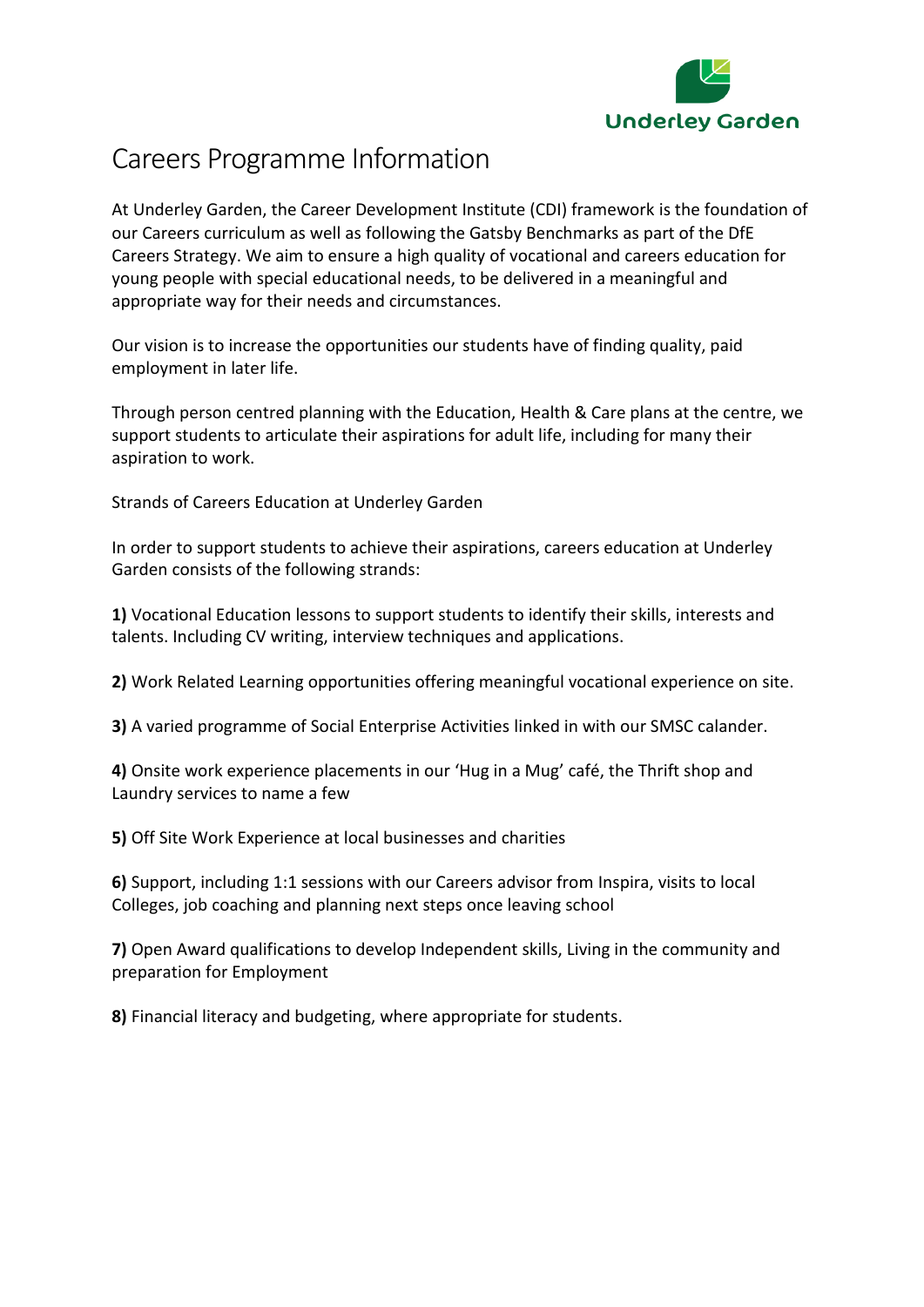

# Careers Education Summary

| <b>Early Years &amp; Key</b><br>Stage 1 | <b>Careers Education Focus</b>                                                                                                                                                                                                                                                                                                                                                                                                                                                                                                                                                                                                                                                                                                                                                                                                                                                                                               |
|-----------------------------------------|------------------------------------------------------------------------------------------------------------------------------------------------------------------------------------------------------------------------------------------------------------------------------------------------------------------------------------------------------------------------------------------------------------------------------------------------------------------------------------------------------------------------------------------------------------------------------------------------------------------------------------------------------------------------------------------------------------------------------------------------------------------------------------------------------------------------------------------------------------------------------------------------------------------------------|
| Reception-year 2                        | A thematic approach to the world of work and careers following<br>$\bullet$<br>the 6 Career Development Institute framework learning areas.<br>Role play opportunities of work related activities<br>$\bullet$<br>Inspirational visitors/employer engagement opportunities<br>$\bullet$<br>Opportunities for onsite work experience placements<br>Individual job roles within class (e.g. Snack master, water<br>monitor etc)                                                                                                                                                                                                                                                                                                                                                                                                                                                                                                |
| Key Stage 2 and 3                       | <b>Careers Education Focus</b>                                                                                                                                                                                                                                                                                                                                                                                                                                                                                                                                                                                                                                                                                                                                                                                                                                                                                               |
| Years 3-9                               | Timetabled careers lessons or a thematic approach following<br>$\bullet$<br>the Career Development Institute framework (dependent on<br>the pathway each young person is following)<br>Role-play activities of work related activities<br>$\bullet$<br>Joining with and observing older learners carrying out<br>$\bullet$<br>vocational activities in school<br>Education, Health & Care Plan Reviews<br>Working together with students and families to identify<br>$\bullet$<br>aspirations and goals for the future (transition plan in place<br>in Year 9)<br>1:1 meetings with Helen from Inspira (Careers Advisor)<br>$\bullet$<br>Opportunities for onsite work experience placements<br>$\bullet$<br>Inspirational visitors/Employer engagement opportunities<br>$\bullet$<br><b>Enterprise activities</b><br>Offsite visits to local businesses<br>$\bullet$<br>Opportunities for onsite work experience placements |
| <b>Key Stage 4</b>                      | <b>Careers Education Focus</b>                                                                                                                                                                                                                                                                                                                                                                                                                                                                                                                                                                                                                                                                                                                                                                                                                                                                                               |
| <b>Years 10-11</b>                      | Timetabled careers Lessons or a thematic approach following the<br>Career Development Institute framework (dependent on the<br>pathway each young person is following)<br>Life skills lessons to enhance personal development<br>Lessons focused on understanding and writing CV's, applying for<br>jobs, interview practice and appropriate behaviour.<br>Mock and real interviews for work experience positions<br>On site work related learning activities such as working in 'Hug in<br>a mug' café, supporting in the school Kitchen, Launderette, and<br>Library as well as our 'Thrift shop'.<br>First offsite work experience placement in local business or<br>charity.<br>1:1 meetings with Helen from Inspira (Careers Advisor)                                                                                                                                                                                   |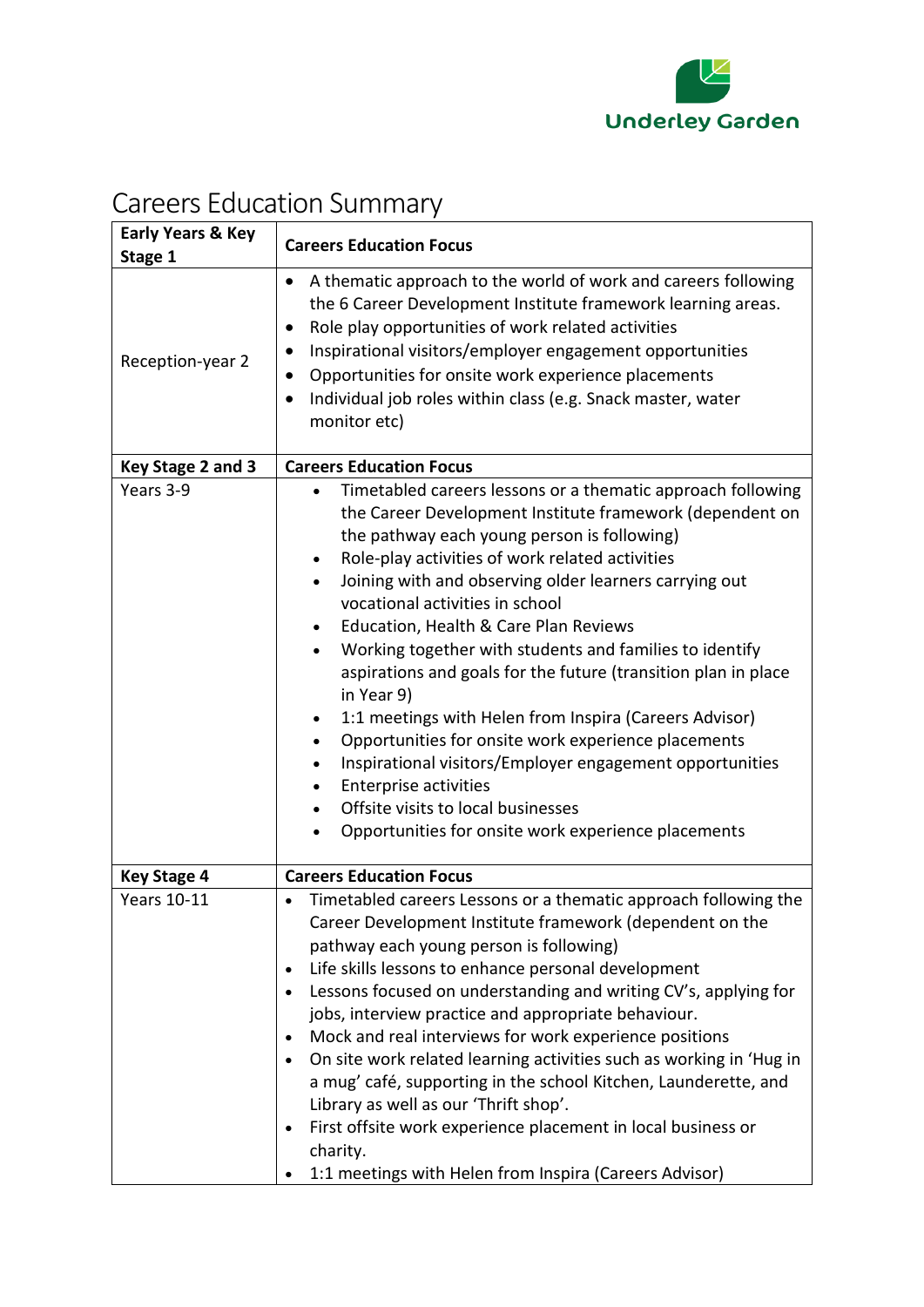

|                    | Visits to Skills and Employment Fairs.<br>$\bullet$                        |
|--------------------|----------------------------------------------------------------------------|
|                    | Education, Health & Care Plan Transition Review<br>$\bullet$               |
|                    | Working together with students and families to identify                    |
|                    | aspirations and goals for the future.                                      |
|                    | Supporting students with transition to mainstream college for<br>$\bullet$ |
|                    | those who choose to do so.                                                 |
|                    |                                                                            |
| <b>Key Stage 5</b> | <b>Careers Education Focus</b>                                             |
| <b>Years 12-14</b> | Timetabled careers Lessons or a thematic approach<br>$\bullet$             |
|                    | following the Career Development Institute framework                       |
|                    | (dependent on the pathway each young person is following)                  |
|                    | Increase in on site work related learning activities to include            |
|                    | Enterprise, Cake bake and sale, Library work, Teaching                     |
|                    | assistant supporter, reading to younger students, cleaning                 |
|                    | and creating display boards.                                               |
|                    | Lessons to develop understanding on processes involved in<br>$\bullet$     |
|                    | searching for and finding a job. Including developing CV's,                |
|                    | interview techniques and applications, where appropriate.                  |
|                    | Introduction to vocational experience including Hair and<br>$\bullet$      |
|                    | Beauty, Catering, Horticulture, Hospitality, Health and Social             |
|                    | care and Animal Care                                                       |
|                    |                                                                            |
|                    | Visits to Skills and Employment Fairs.                                     |
|                    | Mock and real interviews for internal/external positions<br>$\bullet$      |
|                    | Visit and training opportunities at Kendal fire Station<br>$\bullet$       |
|                    | including first Aid training                                               |
|                    | Visits to appropriate Colleges and FE Institutes<br>$\bullet$              |
|                    | Offsite visits to local businesses<br>$\bullet$                            |
|                    | Inspirational visitors/Employer engagement opportunities<br>$\bullet$      |
|                    | Life Skills curriculum which links to Open Award<br>$\bullet$              |
|                    | accreditation including Entry level Awards, Certificate,                   |
|                    | Extended Certificate and diploma's in:                                     |
|                    | Skills for further learning and employment                                 |
|                    | Independent Living-Looking after yourself and your Home<br>$\bullet$       |
|                    | Independent Living-Living in the Community<br>$\bullet$                    |
|                    | Education, Health & Care Plan Transition Review<br>$\bullet$               |
|                    | Working together with students and families to identify<br>$\bullet$       |
|                    | aspirations and goals for the future through a Vocational                  |
|                    | Profile.                                                                   |
|                    | Supporting students with transition from school to                         |
|                    | appropriate further education                                              |
|                    | 1:1 meetings with Helen from Inspira (Careers Advisor)                     |
|                    |                                                                            |

External Partners and Supporting Agencies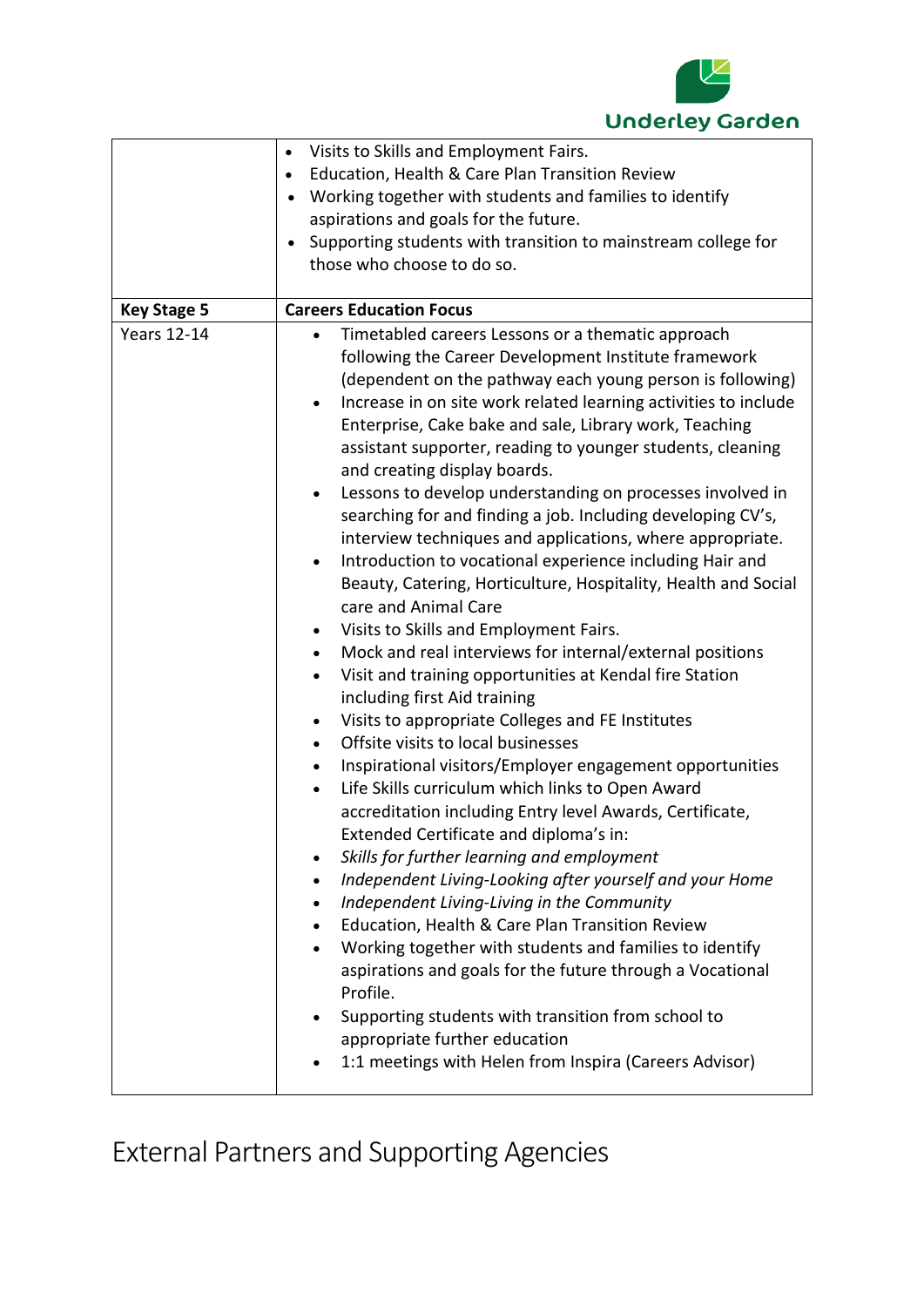

In order to provide quality careers education, Underley Garden works with a range of external agencies, businesses and charities, including:

- Inspira for 1:1 sessions, class sessions and Employer engagement
- Air Ambulance
- Milnthorpe Wildlife Oasis
- Retired Greyhounds South Lakes
- Cumbria Constabulary
- Kendal Fire Station
- Job Centre, Kendal (provide mock interviews)
- Kendal College

# On site Work Related Learning Opportunities

### **Hug in a mug cafe**

Pupils take part in various roles including barista, waiter/waitress, cleaner, pot washer and preparing snacks and treats.

# **Recycling Monitor**

Pupils use telephone skills to book collection times and collect recycling boxes from all classrooms, offices and therapy rooms. They are responsible for wearing the correct PPE and ensure the recycling is organised appropriately and disposed of safely.

#### **Librarian**

Students keep the school libraries extra tidy, making sure all books are put back in the right place and are returned when they should be. They also offer delivery service where they take a selection of books around classrooms for students to choose from.

# **Thrift Shop Assistant**

Students will be responsible for organising and displaying donated items in the Thrift shop. They use the pricing gun and tagging machine to ensure all items have a displayed price. The students will manage customer requests and complete transactions, using the fully functional till, ensuring the correct money is handled and receipts given. The students are required to give good customer service at all times.